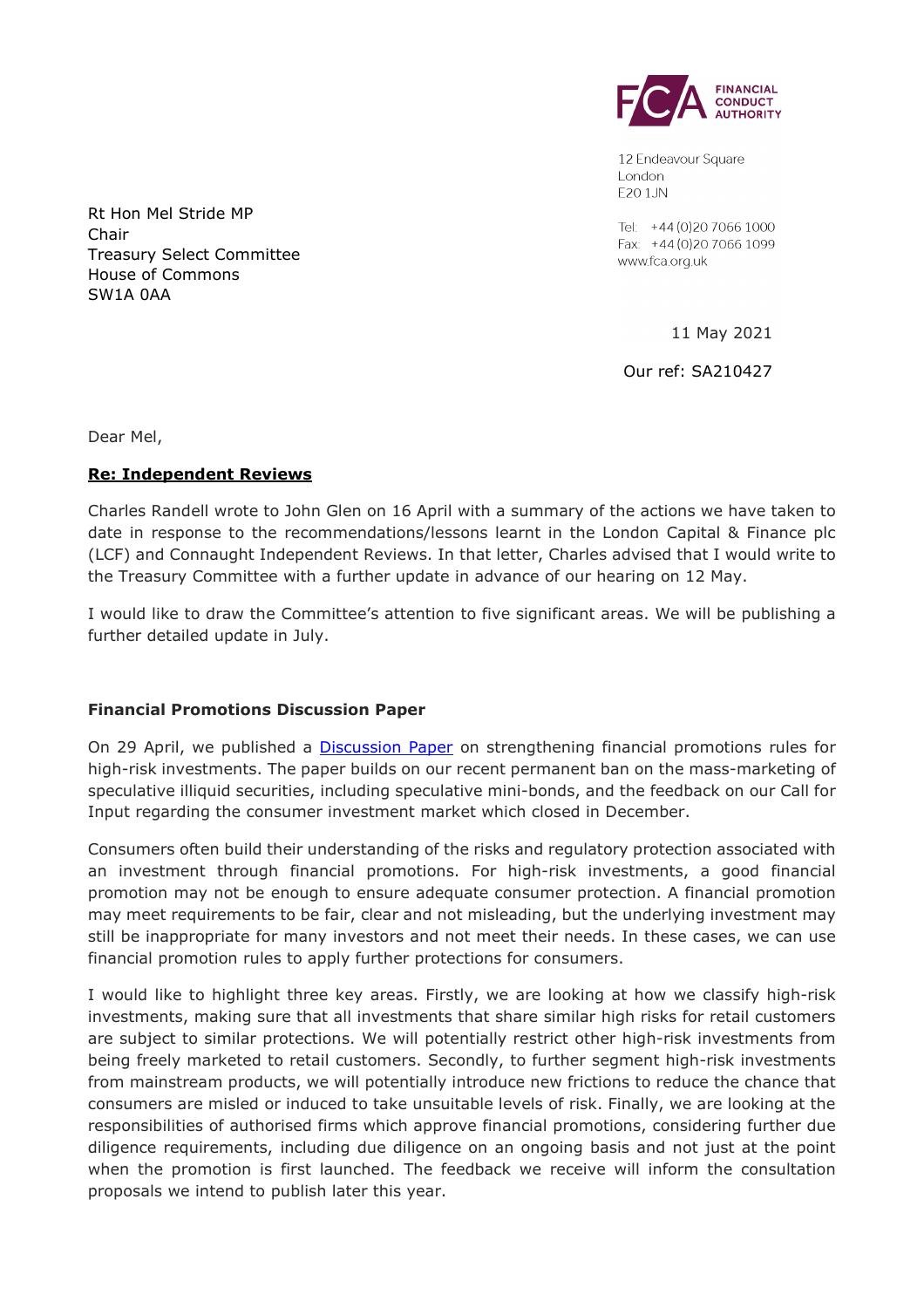### **High-Net-Worth and Sophisticated Investor Exemptions**

As we discussed during our last evidence sessions, we have been discussing reforms to the Financial Promotion Order (FPO) exemptions ('the exemptions') for High Net Worth (HNW) and Sophisticated investors with the Treasury. The exemptions have enabled unauthorised firms to issue financial promotions to HNW and Sophisticated investors without having to comply with any of our rules, even the basic clear, fair and not misleading requirements.

We believe the exemptions are a significant vulnerability in the financial promotion regime. Indeed, we have seen evidence that strengthening our rules has resulted in more firms using the exemptions to market high-risk investments to ordinary consumers. We have also seen the exemptions being exploited by bad actors to target consumers with inappropriate high-risk investments or scams. Leaving this aspect of the legislation unchanged will continue to result in significant consumer harm that the FCA is unable to mitigate. We believe both the ability to selfcertify qualification for the exemptions, as well as the income/net assets thresholds that apply, need to be addressed. As the exemptions are set in legislation, any changes are a matter for Government and Parliament.

#### **"Use it or Lose it"**

Incorrect or out-of-date permissions increase the risk of harm to consumers as they can mislead consumers about the level of protection offered or give credibility to unregulated activities, the so-called halo effect. We committed to take action to remove permissions for regulated activities that are not being actively used where out-of-date permissions may cause harm to consumers – our 'use it or lose it' programme. We are in the process of contacting the first tranche of firms. We have set up a dedicated phone number staffed by experienced call handlers, and lessons from the first set of firms will be used to develop training for other call handlers as we expand the programme.

Our intention is to use this first tranche as a pilot, and we will then use a survey platform following our initial letters to engage with a larger number of firms in future tranches. Not only will this allow us to issue much larger numbers of letters, but it will also allow realtime information on delivery rates and firm completion statistics regarding our information requests, evidence for us to use in any contested cases.

We also expect to use the abbreviated administrative cancellation powers introduced by the Financial Services Act 2021.

## **Engagement with Technology Platforms**

Consumer alerts published by the FCA rose from 573 in 2019 to 1,184 in 2020, and we have implemented a new fast-track process which enables quicker additions to the FCA's warning list. We provide alerts to Google once a week to enable them to remove Google Ads by firms which appear on our list. This work disrupts the actions of those behind the promotions and their ability to market to consumers, but the volume of new promotions being identified every week is high, so our focus is on challenging the online platforms to stop these promotions from being marketed in the first place to disrupt this flow.